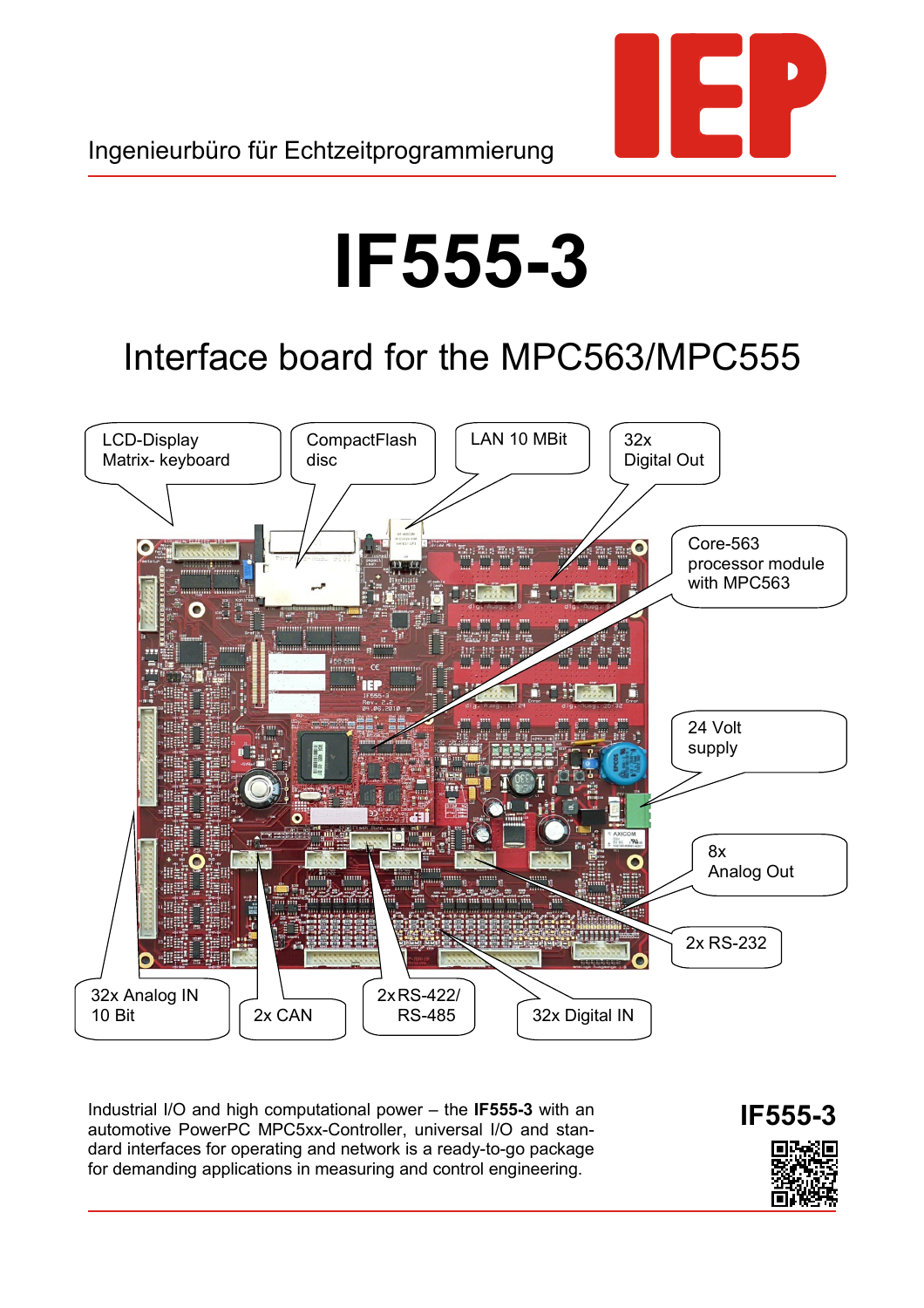| <b>Capabilities</b>         | The IF555-3 gives access to all of the controllers core modules:<br>MPC563 / 56 MHz or MPC555, 40 MHz with up to 8 MB RAM<br>and also up to 8 MB FLASH<br>2 CAN channels, one of them galvanically isolated<br>$\bullet$<br>32 differential analog inputs, 10 bit resolution, input range ad-<br>aptable for measurements of temperature, current and voltage<br>32 digital inputs, 24 V, opto-isolated, 24 of them usable for<br>$\bullet$<br>external lowside switches<br>8 analog outputs, using PWM, 0-20 mA / 0-10 V, adaptable<br>$\bullet$<br>32 digital outputs, 24 V / 0.4 A (max. 6 A altogether)<br>Supply of 24 $V_{DC}$<br>Standard interfaces allow the operating of the system as well as<br>the integration into complete control concepts:<br>4 serial interfaces (2 x RS-232, 2 x RS-422/485)<br>10/100 MBit Ethernet 100BaseT<br>$\bullet$<br>CompactFlash provides external, changeable memory<br>٠<br>Real-time clock<br>Connectors for LCD and keyboard |
|-----------------------------|-------------------------------------------------------------------------------------------------------------------------------------------------------------------------------------------------------------------------------------------------------------------------------------------------------------------------------------------------------------------------------------------------------------------------------------------------------------------------------------------------------------------------------------------------------------------------------------------------------------------------------------------------------------------------------------------------------------------------------------------------------------------------------------------------------------------------------------------------------------------------------------------------------------------------------------------------------------------------------|
| <b>PowerPC 5xx</b>          | The MPC5xx-controllers are developed by Freescale for automoti-<br>ve applications. By their high computational power – especially at<br>floatingpoint calculations -, their small supply current and their<br>extensive onchip periphery they are ideally suited for general con-<br>trols.<br>On the IF555-3, either an Core-563 or a phyCORE-MPC555 (ma-<br>de by the Phytec company) processor module with up to 8 MB<br>SRAM and FLASH is used. The realtime operating system RTOS-<br>UH is stored in the internal FLASH of the MPC5xx - the external<br>FLASH is usable for applications.                                                                                                                                                                                                                                                                                                                                                                              |
| Serial<br><b>Interfaces</b> | To connect further devices with conventional interfaces, the addi-<br>tional 4 serial ports of the IF555-3 can be used. One of the two<br>RS-232 5-wire interfaces serves for programming and data ex-<br>change, the second is intended e.g. for a modem or other serial<br>devices.<br>Two more serial interfaces are providing differential signal trans-<br>mission according to RS-422 or RS-485.                                                                                                                                                                                                                                                                                                                                                                                                                                                                                                                                                                        |
| <b>Ethernet</b>             | The Ethernet interface of the IF555-3 uses a 100BaseT connection<br>to provide a problem-free integration in industrial networks.<br>The TCP/IP stack is in the standard scope of supply. FTP, Telnet,<br>http are available. An optional OSI stack serves for the integration<br>into control concepts based on e.g. SINEC-H1.<br>The status of the Ethernet interface is indicated by 3 LED's (link,<br>transmit, collision).                                                                                                                                                                                                                                                                                                                                                                                                                                                                                                                                               |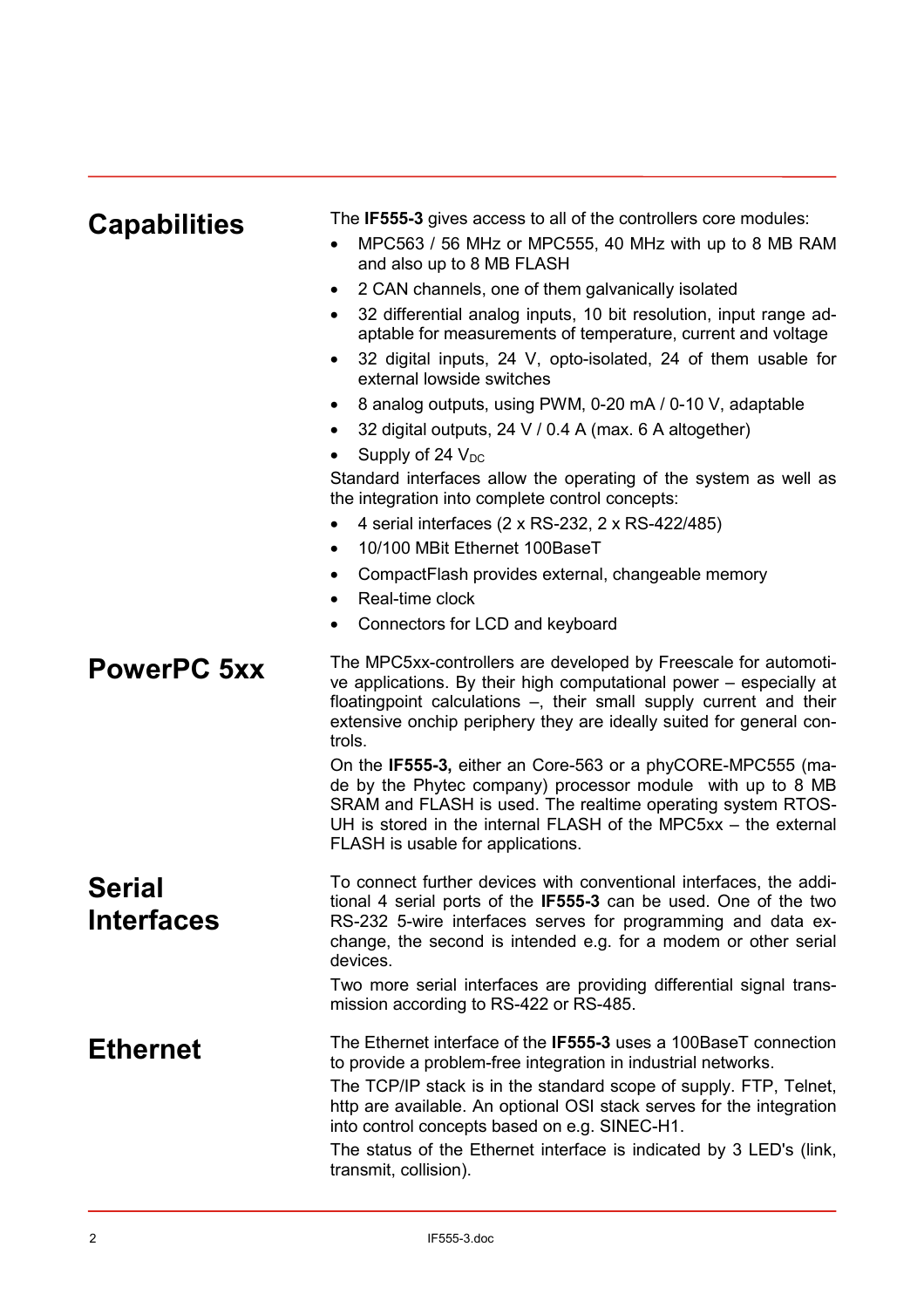One of the two CAN interfaces is galvanically isolated from the processor core and intended for long distance connections. The second interface is set aside for local I/O-expansion in the electrical cabinet. Both CAN interfaces support baudrates upto 1 MBaud according to the CAN specification Rev. 2.0B. 16 send / receive buffers allow for high data throughput with minimal processor load.

For the storage of e.g. logging data or recipes a socket for a removable CompactFlash card is provided. Type I and II cards can be used, thus also removable Microdrive CF+ discs are supported. A driver for the file system is in the standard scope of supply, data can be exchanged between the **IF555-3** and a standard PC with card reader.

LCD displays based on the Toshiba T6936 controler can be connected via a 20 header post connector. Text based displays up to 16x40 characters and graphical displays up to 240x128 pixel are supported. A terminal driver as well as an extensive graphical library are in the standard scope of supply of the operating system RTOS-UH.

Matrix keyboards upto 7x8 keys are supported. The keyboard is integrated into the terminal emulation – even with matrix keyboards, no additional programming is necessary. Customizing of key codes is available on request.

The 32 differential, analog inputs of the MPC5xx have a resolution of 10 bits at a typical conversion time of 10 µs. Each input of the **IF555-3** is amplified and optionally filtered by an external operational amplifier and then fed to the MPC5xx. Therefore, the measuring range of each channel can be configured separately.

The analog inputs are most simply usable by an automatic signal acquisition mode. A programmable sequencer, once initialised, samples all inputs and stores the input values in an own control store. The application can read the most recent sample values at any time.

8 analog outputs 0...20 mA / 0...10 V are provided to control external actuators. The **IF555-3** generates the desired output values using the PWM channels of the MPC5xx and on-board operational amplifiers to filter and normalize the resulting pulse train. The output frequency can be selected between 10 kHz and 20 MHz, PWM duty cycles of 0% ... 100% are possible. Accordingly, analog resolutions of 16 bit down to 1 bit can be achieved.

The analog outputs are addressed directly. No processor action is needed for the generation of the PWM pulse trains.

#### **CAN interfaces**

## **CompactFlash**

**LCD**

### **Keyboard**

**Analog Inputs**

**Analog Outputs**